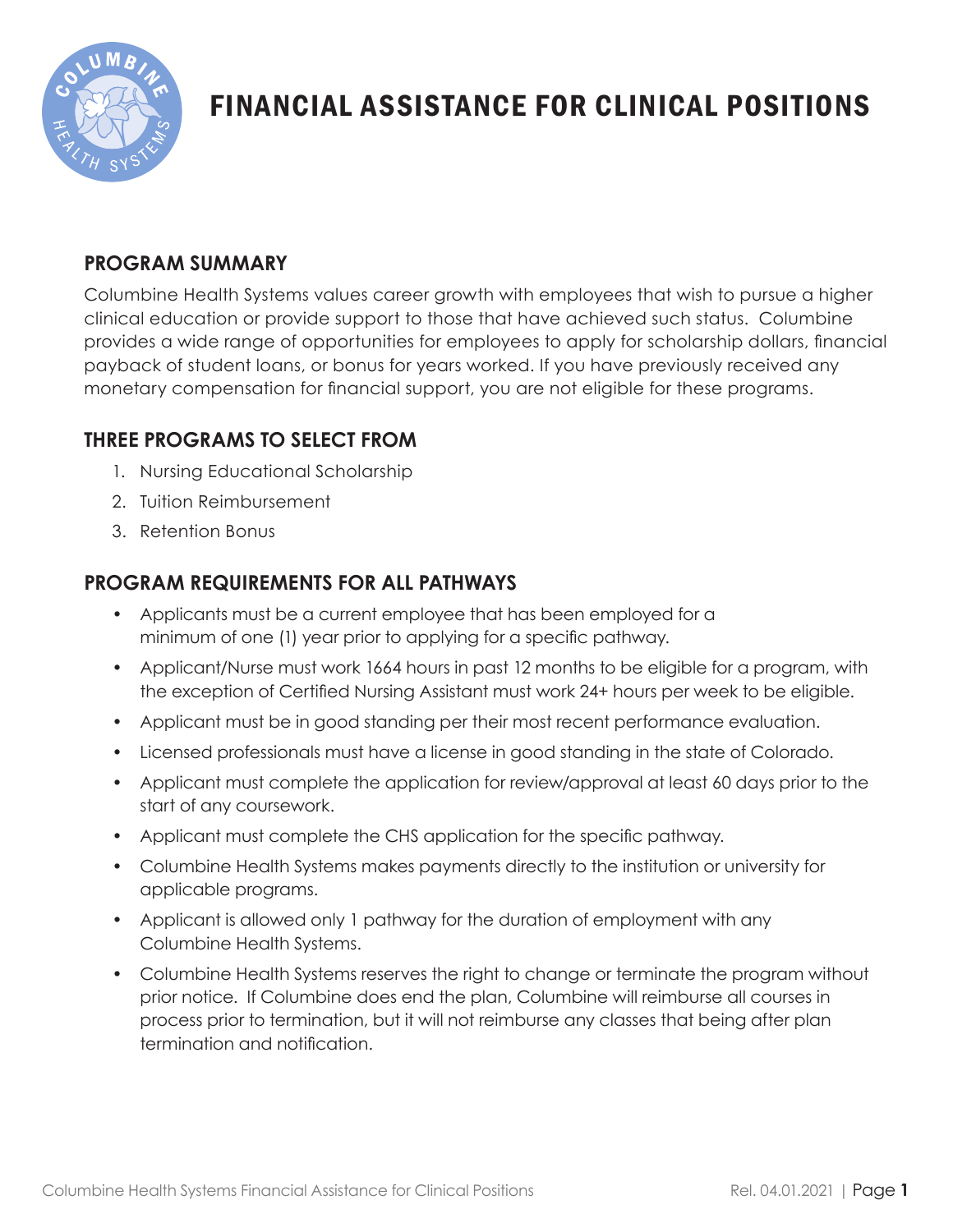## **1. NURSING EDUCATION SCHOLARSHIP ELIGIBLE JOB TITLES**

- Current Licensed Practical Nurse pursuing Registered Nurse degree
- Current Registered Nurse pursuing a Bachelor of Science in Nursing
- Current Certified Nursing Assistant pursuing either a Licensed Practical Nurse, Associate Degree in Nursing, or Bachelor of Science in Nursing
- Registered Nurse pursuing Certification program for a specialty nursing role.

#### NURSING EDUCATIONAL SCHOLARSHIP SPECIFIC PROGRAM REQUIREMENTS

- Applicant shall submit proof of admission to an accredited school of nursing or another educational program.
- Applicant must complete the CHS scholarship application at least 60 days prior to coursework start date.
- Applicant must continue as an active employee working at least 20 hours to remain eligible for scholarship.
- Applicant must provide a letter of recommendation from current supervisor or Administrator.
- Applicant shall submit a course description and itemized list of expenses related to the coursework (i.e., tuition, textbooks). The program will reimburse costs for tuition, fees, books required for coursework.
- Program does not include payments for tools, supplies, scrub/uniforms that the employee may keep after finishing the course of instruction, as well as meals, lodging, or transportation.
- Payment for any course or educational involving sports, games, or hobbies is not considered to be educational assistance.
- Proof of a passing grade (official transcripts) from the accredited academic institution or a letter of successful completion of the course is required. A copy of the grade record shall be submitted to (Administrator or HR). A passing grade is considered a "C" or better.
- Applicant that does not fulfill employment course requirements will be ineligible for further textbook assistance or tuition reimbursement program.
- Columbine Health Systems will pay up to \$10,500 in total tuition/fees/books for awarded recipient.

#### PAYBACK CRITERIA

- Employee is to remain employed at Columbine Health Systems for a minimum of two years upon graduation or pay back of total scholarship amount is required.
- If employee terminates employment within 1 year or less, 100% of the scholarship amount will be paid back to Columbine Health Systems.
- If employee terminates employment between years 1 & 2, 50% of the scholarship amount will be paid back to Columbine Health Systems.